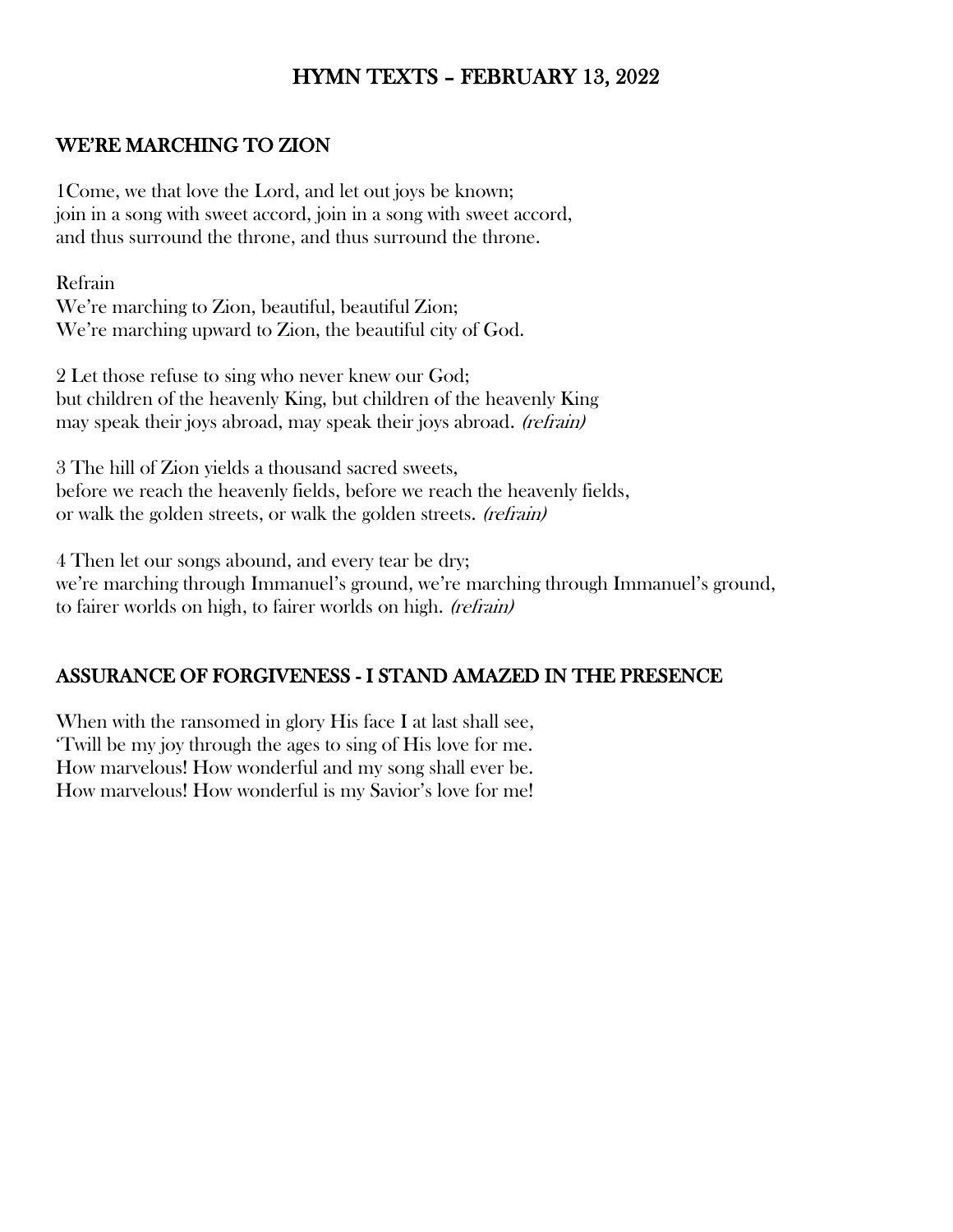## HE LIVES

1 I serve a risen Savior, He's in the world today; I know that He is living, whatever foes may say. I see His hand of mercy, I hear His voice of cheer, and just the time I need Him, He's always near.

### Refrain

He lives, He lives, Christ Jesus lives today! He walks with me and talks with me along life's narrow way. He lives, He lives, salvation to impart! You ask me how I know He lives? He lives within my heart.

2 In all the world around me I see His loving care, and though my heart grows weary, I never will despair. I know that He is leading through all the stormy blast; the day of His appearing will come at last. (refrain)

3 Rejoice, rejoice, O Christian, lift up your voice and sing eternal hallelujahs to Jesus Christ the King! The hope of all who seek Him, the help of all who find; none other is so loving, so good and kind.

### I KNOW WHOM I HAVE BELIEVED

1 I know not why God's wondrous grace to me He hath made know, nor why, unworthy, Christ in love redeemed me for His own.

Refrain

But "I know whom I have believed, and am persuaded that He is able to keep that which I've committed unto Him against that Day."

2 I know not how this saving faith to me He did impart, not how believing in His Word wrought peace within my heart. *(refrain)* 

3 I know not how the Spirit moves, convincing us to sin, revealing Jesus through the Word, creating faith in Him. *(refrain)* 

4 I know not when my Lord may come, at night or noon-day fair, nor if I'll walk the vale with Him, or meet Him in the air. *(refrain)*